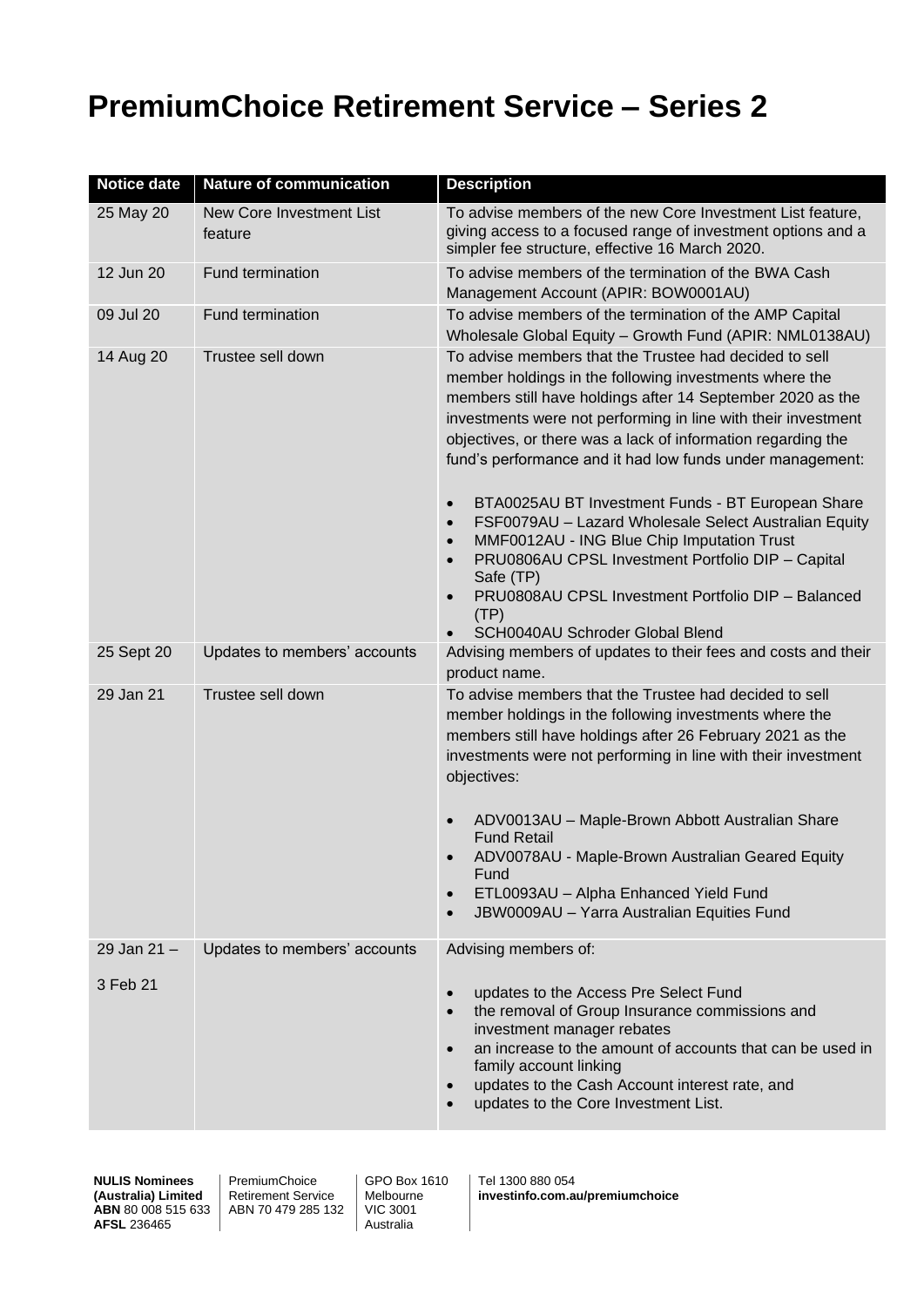| <b>Notice date</b> | <b>Nature of communication</b>                                                                                                | <b>Description</b>                                                                                                                                                                                                                                                                                                                                                                                                                                                                                                                                                                                                                                                                                                                                                                                                                                                                                                                                                                                                                                                                                                                                                                                                                                                                                                                                                                                                                                                                                                                                                                                                                                                                                                                                                                                                                                                                                                                                                                                                                                    |
|--------------------|-------------------------------------------------------------------------------------------------------------------------------|-------------------------------------------------------------------------------------------------------------------------------------------------------------------------------------------------------------------------------------------------------------------------------------------------------------------------------------------------------------------------------------------------------------------------------------------------------------------------------------------------------------------------------------------------------------------------------------------------------------------------------------------------------------------------------------------------------------------------------------------------------------------------------------------------------------------------------------------------------------------------------------------------------------------------------------------------------------------------------------------------------------------------------------------------------------------------------------------------------------------------------------------------------------------------------------------------------------------------------------------------------------------------------------------------------------------------------------------------------------------------------------------------------------------------------------------------------------------------------------------------------------------------------------------------------------------------------------------------------------------------------------------------------------------------------------------------------------------------------------------------------------------------------------------------------------------------------------------------------------------------------------------------------------------------------------------------------------------------------------------------------------------------------------------------------|
| 19 Feb 21          | Aberdeen Standard Australian<br>Fixed Income Fund CRS0004AU<br>& Aberdeen Standard Diversified<br>Fixed Income Fund CSA0062AU | To advise members that the Funds had terminated on the 15<br>January 2021, with the final distribution to be paid late January<br>2021.                                                                                                                                                                                                                                                                                                                                                                                                                                                                                                                                                                                                                                                                                                                                                                                                                                                                                                                                                                                                                                                                                                                                                                                                                                                                                                                                                                                                                                                                                                                                                                                                                                                                                                                                                                                                                                                                                                               |
| 10 Jun 21          | Trustee sell down                                                                                                             | To advise members that the Trustee had decided to sell<br>member holdings in the following investments where the<br>members still have holdings after 12 July 2021.<br>Some of the investment options have shown periods of<br>underperformance against their benchmarks and/or peers;<br>and/or, had negative ratings or no ratings by our nominated<br>external research partners.<br>Armytage Strategic Opportunities Fund (APIR Code:<br><b>TGP0005AU)</b><br>CFCL Personal Super Investment Growth Bond - Fixed Interest<br>$\bullet$<br>(APIR Code: LGL0403AU)<br>CFCL Personal Super Investment Growth Bond - Stable (APIR<br>$\bullet$<br>Code: LGL0405AU)<br>Advance Balanced Multi-Blend Fund (APIR Code: ADV0023AU)<br>Man OM-IP 15seven Continuing Redeemable Shares (APIR<br>$\bullet$<br>Code: MAN0019CK)<br>Ventura Global Opportunities Fund - \$A hedged - Class A (APIR<br>Code: VEN0008AU)<br>Ventura Australian Opportunities Fund - Class A (APIR Code:<br>$\bullet$<br><b>VEN0026AU)</b><br>Ventura Australian Opportunities Fund (APIR Code:<br>$\bullet$<br>RIM0033AU)<br>Ventura Australian Shares Fund - Class A (APIR Code:<br><b>VEN0030AU)</b><br>Prime Value Imputation Fund (APIR Code: PVA0022AU)<br>$\bullet$<br>Ventura International Shares Fund - Class A (APIR Code:<br>$\bullet$<br><b>VEN0031AU)</b><br>AQR Wholesale Managed Futures Fund (APIR Code:<br><b>PER0634AU)</b><br>Investors Mutual Australian Smaller Companies Fund (APIR<br>Code: IML0001AU)<br>Macquarie True Index Global Bond Fund (APIR Code:<br><b>MAQ0266AU)</b><br>Solaris Core Australian Equity Fund (Performance Fee Option)<br>$\bullet$<br>(APIR Code: WHT0017AU)<br>Macquarie Treasury Fund (APIR Code: MAQ0055AU)<br>AMP Capital Equity Fund (Class A) (APIR Code: AMP0370AU)<br>Macquarie (Wholesale) Master Cash Fund (APIR Code:<br>$\bullet$<br><b>MAQ0187AU)</b><br>BT Investment Funds - BT International (APIR Code:<br><b>BTA0024AU)</b><br>Colonial First State Wholesale Target Return Income (APIR<br>Code: FSF0694AU) |
| 17 Jun 21          | Sale of NAB's wealth division,<br>including NULIS Nominees<br>(Australia) Limited, to IOOF<br>Holdings Ltd (IOOF).            | Informing members that:<br>the sale of NAB's wealth division, including NULIS<br>Nominees (Australia) Limited, to IOOF has received<br>regulatory approval, and<br>the current privacy policy is being replaced by the IOOF<br>privacy policy.                                                                                                                                                                                                                                                                                                                                                                                                                                                                                                                                                                                                                                                                                                                                                                                                                                                                                                                                                                                                                                                                                                                                                                                                                                                                                                                                                                                                                                                                                                                                                                                                                                                                                                                                                                                                        |

PremiumChoice Retirement Service ABN 70 479 285 132 GPO Box 1610 Melbourne VIC 3001 Australia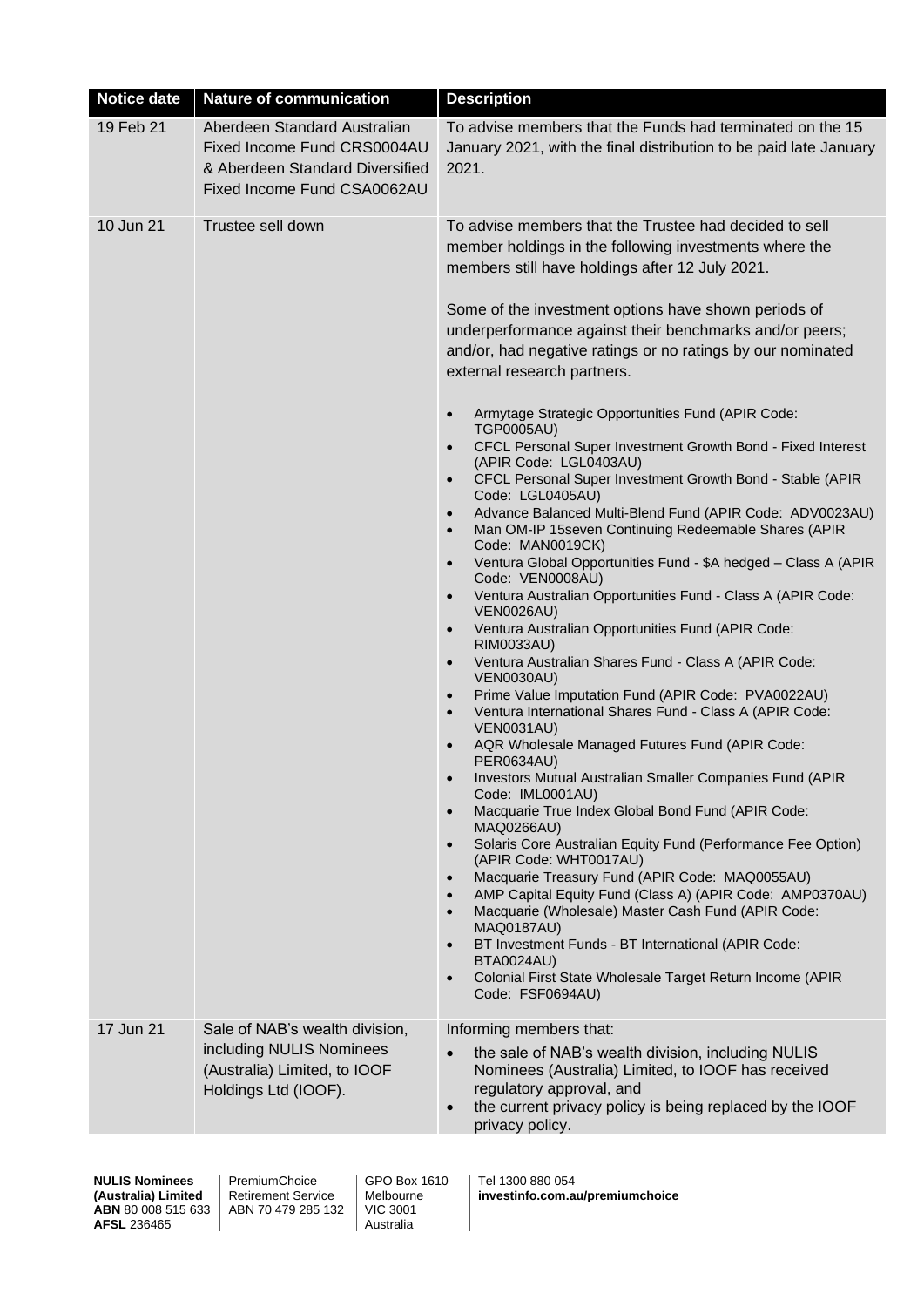| <b>Notice date</b> | <b>Nature of communication</b> | <b>Description</b>                                                                                                                                                                                                                                                                                                                                                                                                                                                                                                                                                                                                                                                                                                                                                                                                                                                                                                                                                                                                                                                                                                                                                                                                                                                                                                                                                                                                                                                                                                                                                                                                                                                                                                                                                                                                                                                                                                                                                                                                                                                                                                                                                                                                                                                                                                                                                                                                                                                                                                                                                                                                       |  |  |
|--------------------|--------------------------------|--------------------------------------------------------------------------------------------------------------------------------------------------------------------------------------------------------------------------------------------------------------------------------------------------------------------------------------------------------------------------------------------------------------------------------------------------------------------------------------------------------------------------------------------------------------------------------------------------------------------------------------------------------------------------------------------------------------------------------------------------------------------------------------------------------------------------------------------------------------------------------------------------------------------------------------------------------------------------------------------------------------------------------------------------------------------------------------------------------------------------------------------------------------------------------------------------------------------------------------------------------------------------------------------------------------------------------------------------------------------------------------------------------------------------------------------------------------------------------------------------------------------------------------------------------------------------------------------------------------------------------------------------------------------------------------------------------------------------------------------------------------------------------------------------------------------------------------------------------------------------------------------------------------------------------------------------------------------------------------------------------------------------------------------------------------------------------------------------------------------------------------------------------------------------------------------------------------------------------------------------------------------------------------------------------------------------------------------------------------------------------------------------------------------------------------------------------------------------------------------------------------------------------------------------------------------------------------------------------------------------|--|--|
| 27 Oct 21          | Fund termination               | To advise Members holding the T. Rowe Price Australian<br>Equity Fund (ETL0328AU) of the change in buy/sell fees from<br>11 August 2021.                                                                                                                                                                                                                                                                                                                                                                                                                                                                                                                                                                                                                                                                                                                                                                                                                                                                                                                                                                                                                                                                                                                                                                                                                                                                                                                                                                                                                                                                                                                                                                                                                                                                                                                                                                                                                                                                                                                                                                                                                                                                                                                                                                                                                                                                                                                                                                                                                                                                                 |  |  |
| 8 Nov 21           | Trustee sell down              | To advise members that the Trustee had decided to sell<br>member holdings in the following investments where the<br>members still have holdings after 1 December 2021.<br>Some of the investment options have shown periods of<br>underperformance against their benchmarks and/or peers;<br>and/or, had negative ratings or no ratings by our nominated<br>external research partners.<br>ING Wholesale Super - Capital Stable (APIR Code:<br>$\bullet$<br><b>MMF0028AU)</b><br>MIF Capital Stable Fund (Accum) (APIR Code: NFS0328AU)<br>$\bullet$<br>Super Rollover Portfolio MIF Capital Stable (APIR Code:<br>$\bullet$<br><b>NFS0442AU)</b><br>CG Super R/O Bond MIF Capital Maintenance (APIR Code:<br>$\bullet$<br><b>NFS0412AU)</b><br>Super Rollover Portfolio MIF Australian Equities (APIR Code:<br>$\bullet$<br><b>NFS0433AU)</b><br>Super Rollover Portfolio MIF Growth (APIR Code: NFS0443AU)<br>$\bullet$<br>CGSuper R/O Bond MIF Growth (APIR Code: NFS0415AU)<br>$\bullet$<br>MIF Capital Guaranteed Fund (Accum) (APIR Code:<br>$\bullet$<br><b>NFS0341AU)</b><br>MIF Australian Shares Fund (Accum) (APIR Code: NFS0339AU)<br>$\bullet$<br>MIF Capital Guaranteed Fund (Pension) (APIR Code:<br>$\bullet$<br><b>NFS0334AU)</b><br>MIF Growth Fund (Accum) (APIR Code: NFS0330AU)<br>CGSuper R/O Bond MIF Capital Secure (APIR Code:<br>$\bullet$<br><b>NFS0413AU)</b><br>State Street International Equities Index (Hedged) Trust (APIR<br>Code: SST0022AU)<br>State Street Australian Listed Property Index Trust (APIR Code:<br>SST0007AU)<br>Zurich Wholesale Superannuation - Managed Growth (APIR<br>Code: ZUR0209AU)<br>BT Pooled Super Trusts - BT Balanced Returns PST (APIR<br>Code: BTA0004AU)<br>ING OA Inv Portfolio - ING Emerging Companies (APIR Code:<br>$\bullet$<br>MMF0013AU)<br>Access Pre Select Balanced (APIR Code: NUN0030AU)<br>$\bullet$<br>Access Pre Select High Growth (APIR Code: NUN0034AU)<br>$\bullet$<br>Access Pre Select Conservative (APIR Code: NUN0032AU)<br>$\bullet$<br>ING Wholesale Emerging Companies Trust (APIR Code:<br>$\bullet$<br><b>MMF0112AU)</b><br>Antares Listed Property Fund (APIR Code: NFS0209AU)<br>$\bullet$<br>Colonial First State Managed Investment - Developing<br>$\bullet$<br>Companies (APIR Code: FSF0035AU)<br>Aberdeen International Equity Fund (APIR Code: EQI0015AU)<br>$\bullet$<br>Aberdeen Actively Hedged International Equities Fund (APIR<br>Code: CRS0005AU)<br>Colonial First State Wholesale Worldwide Leaders (APIR Code:<br><b>FSF0047AU)</b><br>JPMorgan Global Macro Opportunities (APIR Code:<br>PER0758AU) |  |  |

PremiumChoice Retirement Service ABN 70 479 285 132

GPO Box 1610 Melbourne VIC 3001 Australia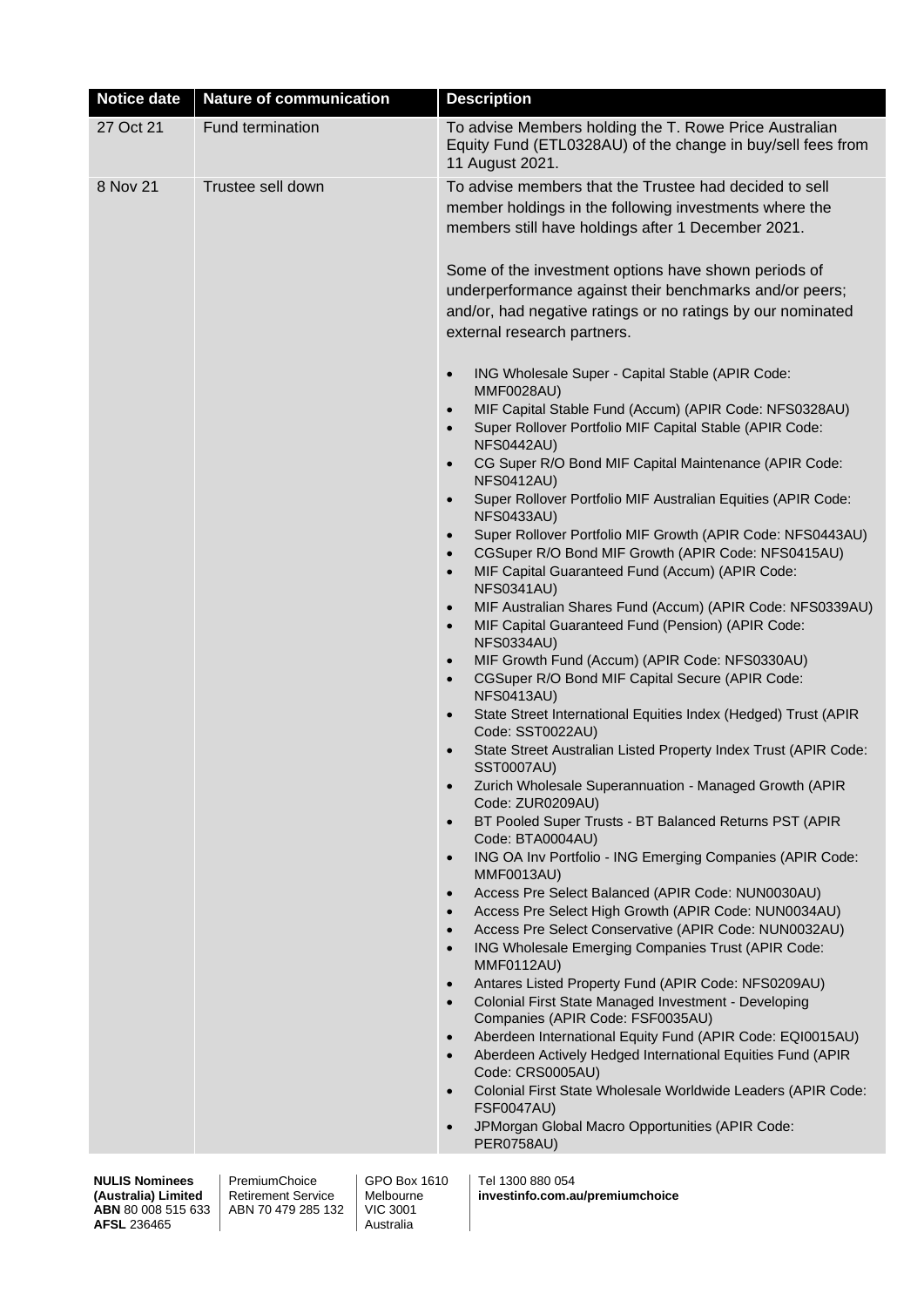| $\bullet$<br>CSA0135AU)<br>Templeton Global Equity Fund (APIR Code: FRT0004AU)<br>$\bullet$<br>Platinum International Technology Fund (APIR Code:<br>$\bullet$<br><b>PLA0101AU)</b><br>BT Investment Funds - BT Future Goals (APIR Code:<br>$\bullet$<br><b>BTA0044AU)</b><br>Yarra Income Plus Fund (APIR Code: JBW0016AU)<br>$\bullet$<br>Colonial First State Wholesale - CFS Global Tech & Comms<br>$\bullet$<br>(APIR Code: FSF0143AU)<br>Advance International Shares Multi-Blend Fund (APIR Code:<br>$\bullet$<br>ADV0028AU)<br>Pendal Japanese Share Fund (APIR Code: BTA0130AU)<br>$\bullet$<br>Macquarie Master Balanced Fund (APIR Code: MAQ0058AU)<br>$\bullet$<br>Macquarie Master Capital Stable Fund (APIR Code:<br>$\bullet$<br><b>MAQ0059AU)</b><br>Macquarie Master Property Securities Fund (APIR Code:<br>$\bullet$<br>MAQ0063AU)<br>UBS International Bond Fund (APIR Code: SBC0819AU)<br>$\bullet$<br>Ellerston Australian Market Neutral Fund (APIR Code:<br><b>ECL0013AU)</b><br>BlackRock Wholesale Australian Share Fund (APIR Code:<br>$\bullet$<br><b>PWA0823AU)</b><br>Watermark Absolute Return Fund - B Class (APIR Code:<br>$\bullet$<br>ETL5025AU)<br>Macquarie Master Enhanced Fixed Interest Fund (APIR Code:<br>$\bullet$<br><b>MAQ0180AU)</b><br>BlackRock Australian Share Fund (APIR Code: PWA0014AU)<br>$\bullet$<br>Pendal European Share Fund (APIR Code: BTA0124AU)<br>$\bullet$<br>UBS International Share Fund (APIR Code: SBC0822AU)<br>$\bullet$<br>KFM Income Fund (APIR Code: VEN0007AU)<br>$\bullet$<br>Legg Mason Tactical Allocation Trust - Class A (APIR Code:<br>$\bullet$<br><b>SSB0130AU)</b><br>Schroder Global Active Value Fund (Hedged) (APIR Code:<br><b>SCH0032AU)</b><br>Macquarie Asia New Stars No.1 (APIR Code: MAQ0640AU)<br>AMP Capital Ethical Leaders International Share Fund (APIR<br>$\bullet$<br>Code: AMP0455AU)<br>AMP Capital Wholesale Global Equity Value Fund (APIR Code:<br><b>NML0348AU)</b><br>ING Wholesale Capital Stable Trust (APIR Code: MMF0114AU)<br>$\bullet$<br>4 Feb 22<br>Removal of the Adviser Share<br>Effective 1 October 2021 we will no longer deduct Adviser<br>Transaction Fee and the Initial<br>Share Transaction Fees or Adviser Initial Service Fees on<br>Service Fee on regular and<br>Regular and Additional Investment Contributions and pay<br>additional contributions.<br>these fees to your adviser. Therefore, if you had elected to<br>and paid to your adviser each time a superannuation<br>contribution or investment was made on your behalf, these<br>fees have been removed from 1 October 2021. Please speak<br>to your financial adviser if you would like to discuss the<br>services, they provide to you and where applicable, to review<br>and vary the Adviser Service Fee options available on your<br>account. | <b>Notice date</b> | <b>Nature of communication</b> | <b>Description</b>                                            |  |  |
|---------------------------------------------------------------------------------------------------------------------------------------------------------------------------------------------------------------------------------------------------------------------------------------------------------------------------------------------------------------------------------------------------------------------------------------------------------------------------------------------------------------------------------------------------------------------------------------------------------------------------------------------------------------------------------------------------------------------------------------------------------------------------------------------------------------------------------------------------------------------------------------------------------------------------------------------------------------------------------------------------------------------------------------------------------------------------------------------------------------------------------------------------------------------------------------------------------------------------------------------------------------------------------------------------------------------------------------------------------------------------------------------------------------------------------------------------------------------------------------------------------------------------------------------------------------------------------------------------------------------------------------------------------------------------------------------------------------------------------------------------------------------------------------------------------------------------------------------------------------------------------------------------------------------------------------------------------------------------------------------------------------------------------------------------------------------------------------------------------------------------------------------------------------------------------------------------------------------------------------------------------------------------------------------------------------------------------------------------------------------------------------------------------------------------------------------------------------------------------------------------------------------------------------------------------------------------------------------------------------------------------------------------------------------------------------------------------------------------------------------------------------------------------------------------------------------------------------------------|--------------------|--------------------------------|---------------------------------------------------------------|--|--|
|                                                                                                                                                                                                                                                                                                                                                                                                                                                                                                                                                                                                                                                                                                                                                                                                                                                                                                                                                                                                                                                                                                                                                                                                                                                                                                                                                                                                                                                                                                                                                                                                                                                                                                                                                                                                                                                                                                                                                                                                                                                                                                                                                                                                                                                                                                                                                                                                                                                                                                                                                                                                                                                                                                                                                                                                                                                   |                    |                                | Aberdeen Fully Hedged International Equities Fund (APIR Code: |  |  |
|                                                                                                                                                                                                                                                                                                                                                                                                                                                                                                                                                                                                                                                                                                                                                                                                                                                                                                                                                                                                                                                                                                                                                                                                                                                                                                                                                                                                                                                                                                                                                                                                                                                                                                                                                                                                                                                                                                                                                                                                                                                                                                                                                                                                                                                                                                                                                                                                                                                                                                                                                                                                                                                                                                                                                                                                                                                   |                    |                                | have Adviser Initial Service Fees deducted from your account  |  |  |

PremiumChoice Retirement Service ABN 70 479 285 132 GPO Box 1610 Melbourne VIC 3001 Australia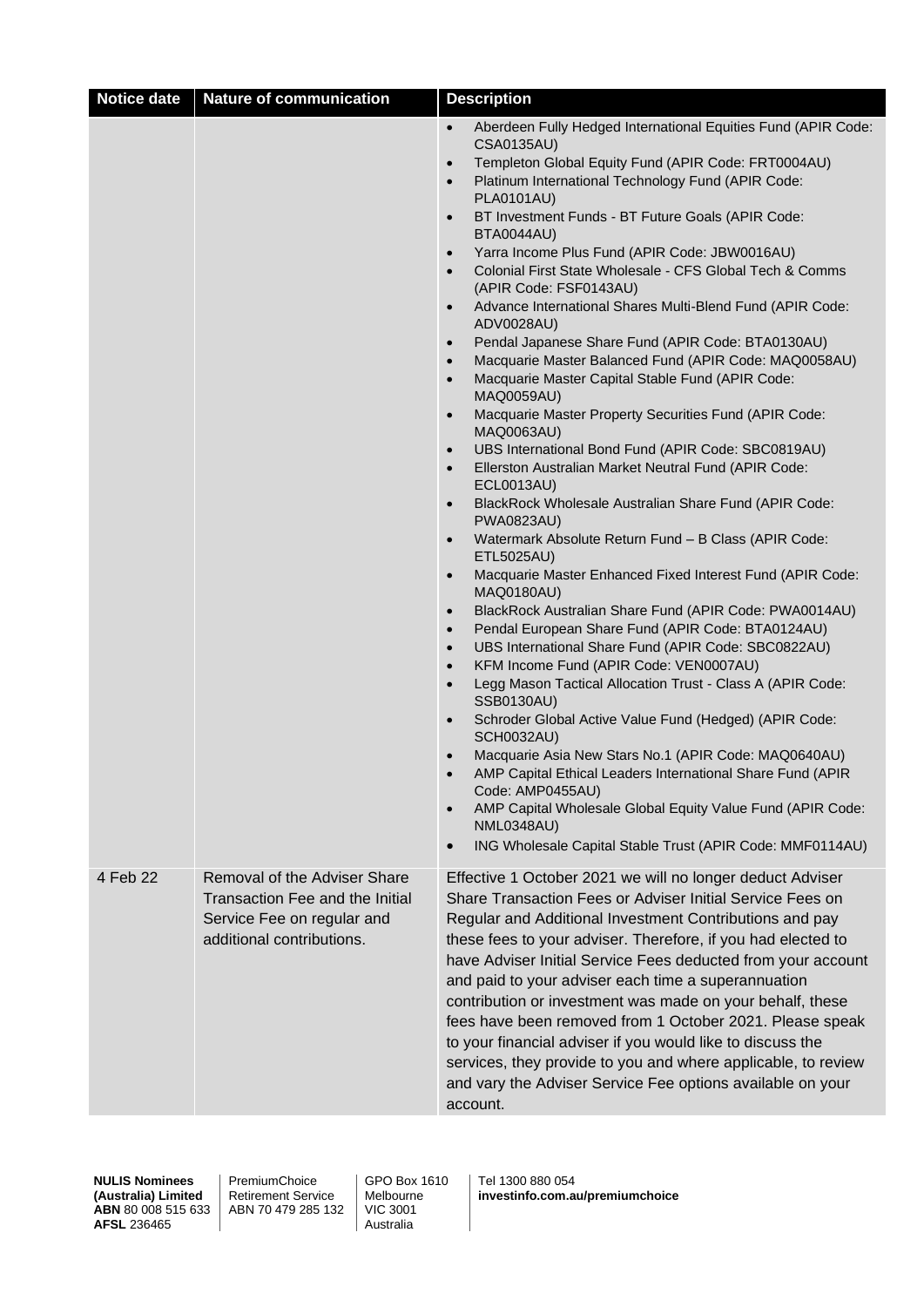| <b>Notice date</b> | <b>Nature of communication</b> | <b>Description</b>                                                                                                                                                                                                                                                                                                                                                                                                                                                                                                                                                                                                                                                                                                                                                                                                                                                                                |                                                          |  |
|--------------------|--------------------------------|---------------------------------------------------------------------------------------------------------------------------------------------------------------------------------------------------------------------------------------------------------------------------------------------------------------------------------------------------------------------------------------------------------------------------------------------------------------------------------------------------------------------------------------------------------------------------------------------------------------------------------------------------------------------------------------------------------------------------------------------------------------------------------------------------------------------------------------------------------------------------------------------------|----------------------------------------------------------|--|
| 1 Apr 22           | Fund termination               | To advise members that the Presima Global Property<br>Securities Concentrated Fund (PPL0026AU) terminated on the<br>28 January 2022.                                                                                                                                                                                                                                                                                                                                                                                                                                                                                                                                                                                                                                                                                                                                                              |                                                          |  |
| 29 Apr 22          | Trustee sell down              | To advise members that the Trustee had decided to sell<br>member holdings in the following investments where the<br>members still have holdings after 27 May 2022.<br>Some of the investment options have shown periods of<br>underperformance against their benchmarks and/or peers;<br>and/or, had negative ratings or no ratings by our nominated<br>external research partners.<br>AMP Capital Balanced Growth Fund - Class A (APIR Code:<br>$\bullet$<br><b>AMP0441AU)</b><br>AMP Capital Small Companies Fund (Class A) (APIR Code:<br>AMP0446AU)<br>Ausbil Balanced Fund (APIR Code: AAP0101AU)<br>$\bullet$<br>BT Classic Investment Funds - BT Split Growth (APIR Code:<br>$\bullet$<br><b>BTA0012AU)</b><br>Capital Group Global Equity Fund (AU) (APIR Code:<br>$\bullet$<br><b>WHT0044AU)</b><br>Franklin Templeton Multi-Sector Bond W (APIR Code:<br>$\bullet$<br><b>FRT0011AU)</b> |                                                          |  |
|                    |                                | Ironbark Karara Australian Small Companies Fund (APIR<br>$\bullet$<br>Code:PAT0002AU<br>Macquarie Balanced Growth Fund (APIR Code: MAQ0048AU)<br>$\bullet$<br>Macquarie Capital Stable Fund (APIR Code: MAQ0049AU)<br>$\bullet$<br>Macquarie Property Securities Fund (APIR Code: MAQ0054AU)<br>$\bullet$<br>Rare Emerging Markets Fund (APIR Code: TGP0015AU)<br>$\bullet$<br>Resolution Capital Core Plus Property Securities Fund - Series II<br>$\bullet$<br>(APIR Code: IOF0044AU)<br>SG Hiscock Wholesale Property Securities Fund (APIR Code:<br>$\bullet$<br><b>HBC0008AU)</b><br>Aberdeen Ex-20 Australian Equities Fund (APIR Code:<br>$\bullet$<br><b>CRS0003AU)</b>                                                                                                                                                                                                                   |                                                          |  |
| 17 May 22          | Investment name change         | To advise Members holding the below model portfolios, that<br>the name changed effective 2 May 2022.                                                                                                                                                                                                                                                                                                                                                                                                                                                                                                                                                                                                                                                                                                                                                                                              |                                                          |  |
|                    |                                | <b>From</b>                                                                                                                                                                                                                                                                                                                                                                                                                                                                                                                                                                                                                                                                                                                                                                                                                                                                                       | To                                                       |  |
|                    |                                | <b>MLC</b> Premium Moderate Model<br>Portfolio                                                                                                                                                                                                                                                                                                                                                                                                                                                                                                                                                                                                                                                                                                                                                                                                                                                    | MLC Premium Moderate 50<br><b>Model Portfolio</b>        |  |
|                    |                                | <b>MLC Premium Assertive Model</b><br>Portfolio                                                                                                                                                                                                                                                                                                                                                                                                                                                                                                                                                                                                                                                                                                                                                                                                                                                   | <b>MLC Premium Balanced 70</b><br><b>Model Portfolio</b> |  |
|                    |                                | MLC Premium Aggressive Model<br>Portfolio                                                                                                                                                                                                                                                                                                                                                                                                                                                                                                                                                                                                                                                                                                                                                                                                                                                         | MLC Premium Growth 85<br><b>Model Portfolio</b>          |  |
|                    |                                | <b>MLC Value Moderate Model</b><br>Portfolio                                                                                                                                                                                                                                                                                                                                                                                                                                                                                                                                                                                                                                                                                                                                                                                                                                                      | MLC Value Moderate 50<br><b>Model Portfolio</b>          |  |
|                    |                                | <b>MLC Value Assertive Model</b><br>Portfolio                                                                                                                                                                                                                                                                                                                                                                                                                                                                                                                                                                                                                                                                                                                                                                                                                                                     | MLC Value Balanced 70<br><b>Model Portfolio</b>          |  |
|                    |                                | <b>MLC</b> Value Aggressive Model<br>Portfolio                                                                                                                                                                                                                                                                                                                                                                                                                                                                                                                                                                                                                                                                                                                                                                                                                                                    | MLC Value Growth 85 Model<br>Portfolio                   |  |

PremiumChoice Retirement Service ABN 70 479 285 132 GPO Box 1610 Melbourne VIC 3001 Australia